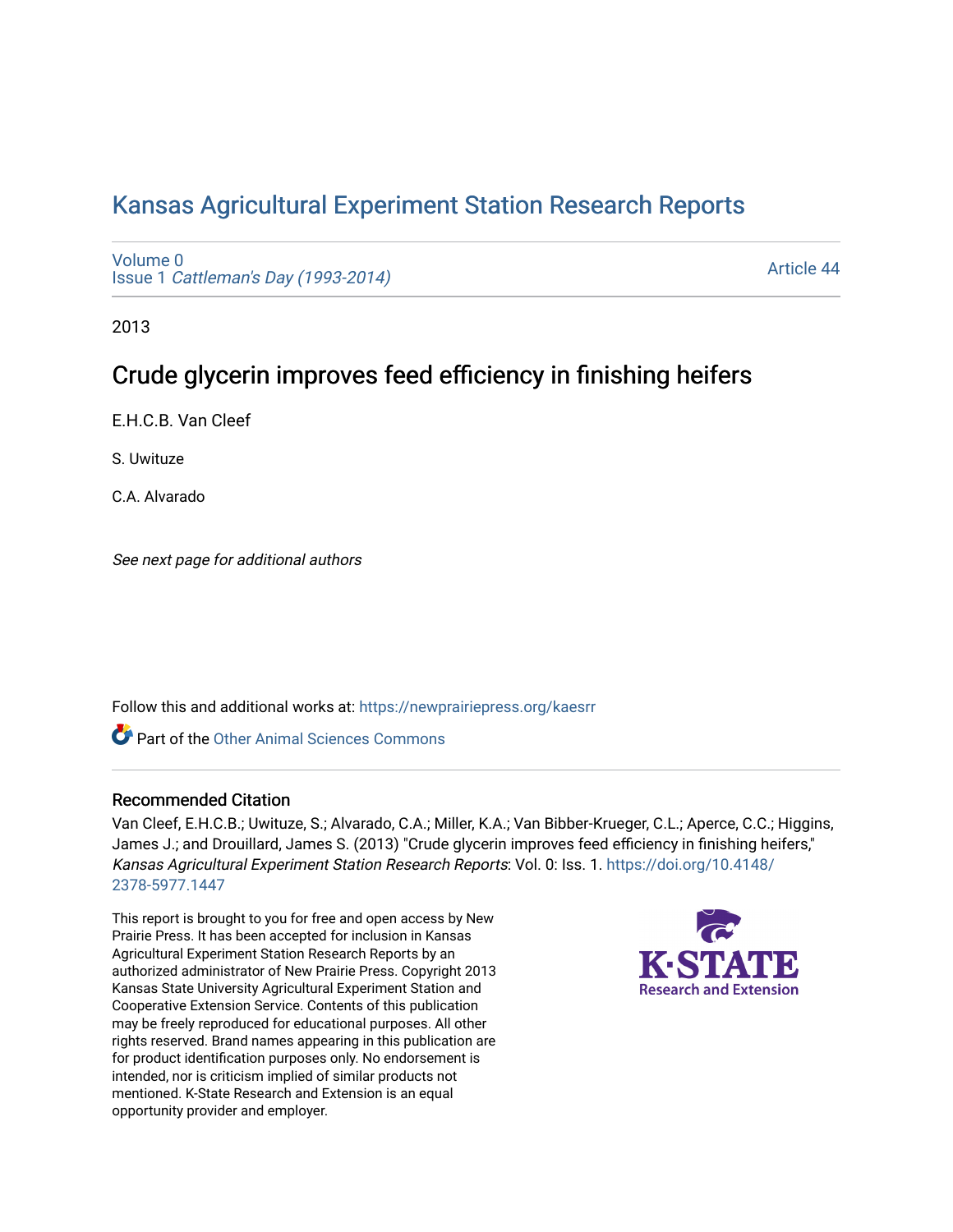## Crude glycerin improves feed efficiency in finishing heifers

### **Abstract**

Crude glycerin is the principal byproduct of biodiesel production. The raw feedstocks, animal fats and vegetable oils, yield approximately 90 lb of biodiesel and 10 lb of crude glycerin for each 100 lb of input. When ingested by cattle, glycerin has two major fates: (1) direct absorption by the rumen epithelium, and (2) fermentation by microorganisms within the rumen to generate volatile fatty acid, mainly propionate. Using glycerin in feedlot cattle diets has become common, particularly as a component of liquid feed supplements. We have evaluated the use of crude glycerin in cattle diets in previous studies and generally have observed positive effects on dry matter intake and feed efficiency when fed up to 8% of the diet on a dry matter basis. Crude glycerin can be highly variable in its composition, however, containing varying proportions of residual alcohol, soaps, and salts. Our focus in the present experiment was on the sodium content of crude glycerin. We hypothesized that the high concentration of sodium in glycerin, when combined with salt that normally is incorporated into feedlot diets, would result in abnormally high levels of sodium that could have deleterious consequences for feed consumption. The objective of this study was to evaluate feedlot performance and carcass characteristics of finishing heifers fed diets containing high levels of crude glycerin in the presence and absence of added salt.

### Keywords

Kansas Agricultural Experiment Station contribution; no. 13-162-S; Report of progress (Kansas State University. Agricultural Experiment Station and Cooperative Extension Service); 1083; Cattle; Crude glycerin; Feed efficiency; Heifers; Dry matter intake; Feedlot performance; Carcass characteristics

#### Creative Commons License



This work is licensed under a [Creative Commons Attribution 4.0 License](https://creativecommons.org/licenses/by/4.0/).

### Authors

E.H.C.B. Van Cleef, S. Uwituze, C.A. Alvarado, K.A. Miller, C.L. Van Bibber-Krueger, C.C. Aperce, James J. Higgins, and James S. Drouillard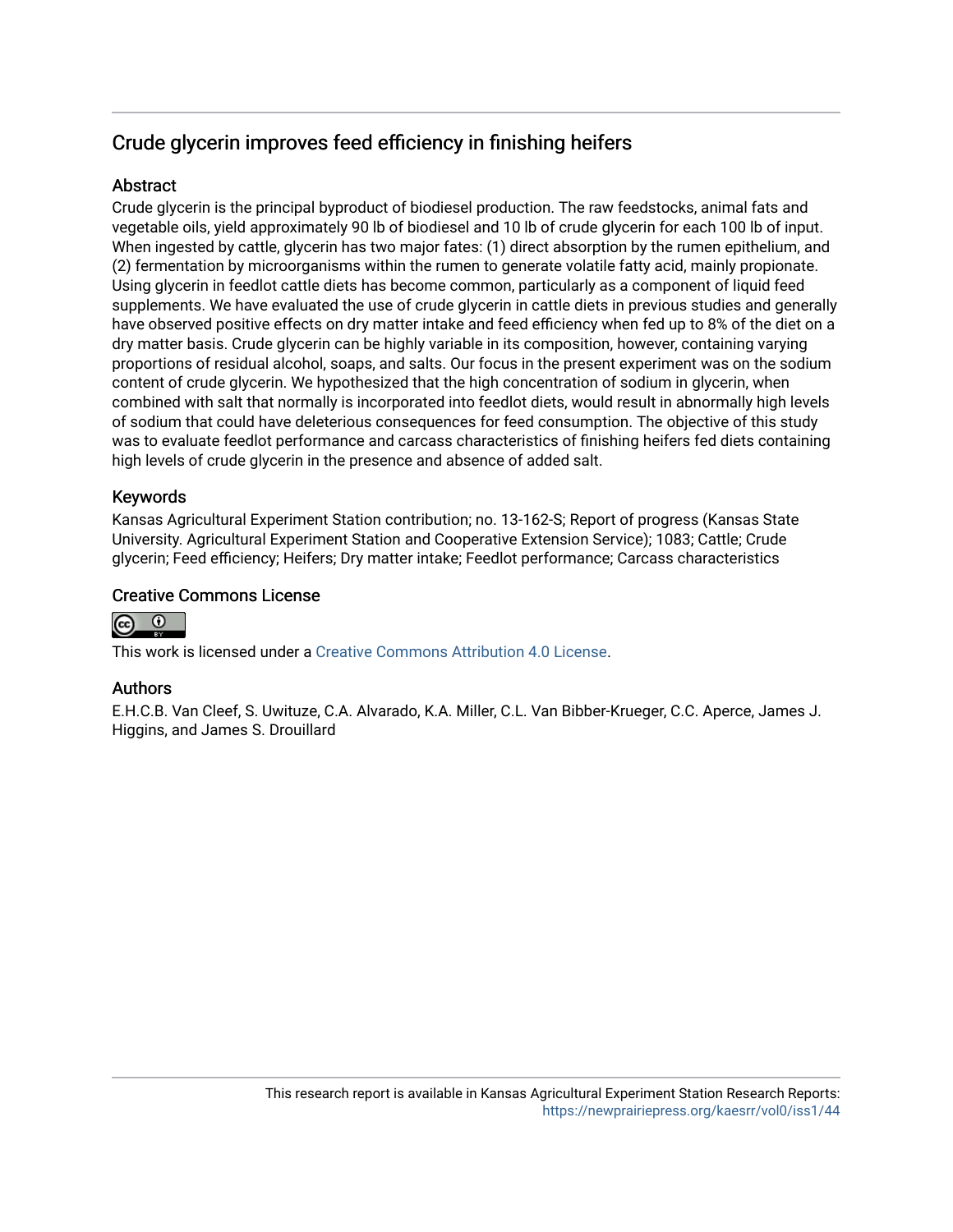# Crude Glycerin Improves Feed Efficiency in Finishing Heifers

*E.H.C.B. van Cleef, S. Uwituze, C.A. Alvarado, K.A. Miller, C.L. Van Bibber-Krueger, C.C. Aperce, J.J. Higgins, and J.S. Drouillard*

### **Introduction**

Crude glycerin is the principal byproduct of biodiesel production. The raw feedstocks, animal fats and vegetable oils, yield approximately 90 lb of biodiesel and 10 lb of crude glycerin for each 100 lb of input. When ingested by cattle, glycerin has two major fates: (1) direct absorption by the rumen epithelium, and (2) fermentation by microorganisms within the rumen to generate volatile fatty acid, mainly propionate. Using glycerin in feedlot cattle diets has become common, particularly as a component of liquid feed supplements.

We have evaluated the use of crude glycerin in cattle diets in previous studies and generally have observed positive effects on dry matter intake and feed efficiency when fed up to 8% of the diet on a dry matter basis. Crude glycerin can be highly variable in its composition, however, containing varying proportions of residual alcohol, soaps, and salts. Our focus in the present experiment was on the sodium content of crude glycerin. We hypothesized that the high concentration of sodium in glycerin, when combined with salt that normally is incorporated into feedlot diets, would result in abnormally high levels of sodium that could have deleterious consequences for feed consumption.

The objective of this study was to evaluate feedlot performance and carcass characteristics of finishing heifers fed diets containing high levels of crude glycerin in the presence and absence of added salt.

### Experimental Procedures

Three hundred seventy-five crossbred heifers (initial body weight  $736 \pm 38$  lb) were assigned to a randomized complete block experiment to evaluate the effects of adding crude glycerin to finishing cattle diets, both in the presence and absence of supplemental salt. The experiment was carried out at Kansas State University Beef Cattle Research Center in Manhattan, KS. The adjustment period consisted of four step-up diets fed for 5 days each. Animals were fed diets containing (dry matter basis) 50%, 40%, 30%, and 20% corn silage for step-up diets 1, 2, 3, and 4, respectively. Finishing diets (100% dry matter basis; Table 1) consisted of the following 5 treatments: (1) Control with no glycerin and 0.3% salt, (2) 7.5% glycerin with 0.3% salt, (3) 7.5% glycerin with no added salt, (4) 15% glycerin with 0.3% salt, and (5) 15% glycerin with no added salt. Animals were fed their respective diets once daily for 125 days. Starting 23 days prior to harvest, Zilmax (Merck Animal Health, Summit, NJ) was included in the diet for 20 days, followed by a 3-day withdrawal period before harvest. At the end of the experimental period, heifers were weighed then transported to a commercial abattoir. Hot carcass weight and liver abscess scores were obtained on the day of harvest, and after 24 hours we measured 12th-rib fat thickness; ribeye area; percentage of kidney, pelvic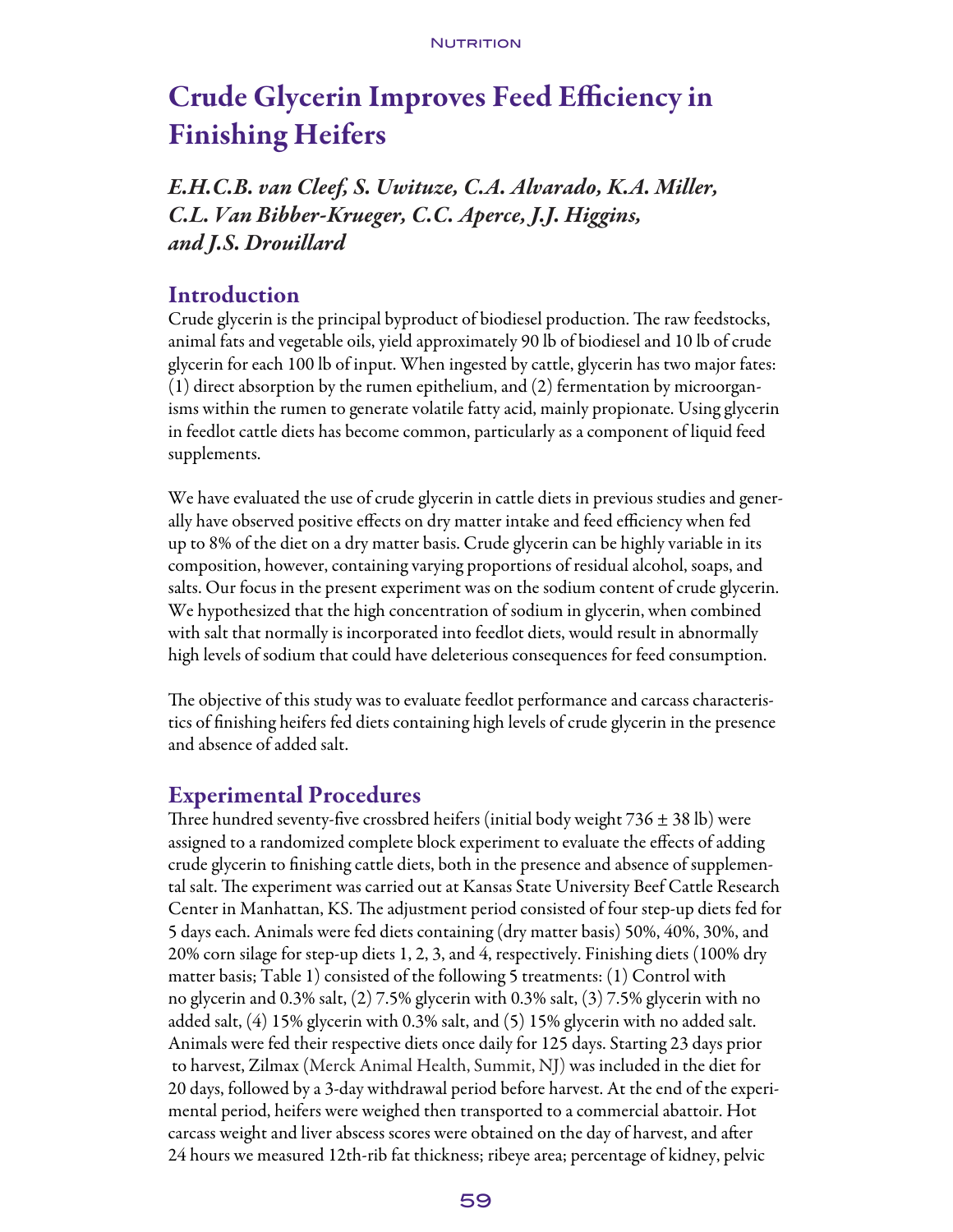and heart fat; marbling score; USDA quality grade, and USDA yield grade. Statistical analyses were performed using the MIXED procedure of SAS (SAS Institute; Cary, NC). Treatment was included in the model as the fixed effect, block was the random effect, and the experimental unit was pen. Contrasts were performed to test the linear and quadratic effects of crude glycerin and the effect of addition of salt to the glycerincontaining diets.

### Results and Discussion

Incorporating glycerin into finishing diets had no effect on average daily gain of heifers (Table 2;  $P \ge 0.29$ ), but feed intake decreased in proportion to the amount of glycerin added (linear effect;  $P \le 0.01$ ); consequently, we observed an improvement ( $P \le 0.01$ ) in feed efficiency in heifers fed glycerin.

Dressing percentage, ribeye area, and percentage of kidney, pelvic and heart fat were unaffected by our diets ( $P \ge 0.10$ ; Table 3). Feeding glycerin tended to decrease carcass weight  $(P = 0.11)$ , and generally speaking, cattle fed glycerin deposited less fat in the carcass compared with cattle fed the control treatment, as evidenced by decreased12thrib fat thickness (linear effect of glycerin,  $P \leq 0.01$ ). USDA yield grades followed a similar trend (linear effect of glycerin,  $P < 0.01$ ) and decreased with increasing levels of glycerin in the diet. Marbling also decreased when glycerin was incorporated into the diet, but the magnitude of this change was similar for heifers fed 7.5 and 15% glycerin (linear and quadratic effects of glycerin,  $P \leq 0.05$ ). Similarly, feeding glycerin had a negative impact on quality grade, decreasing the percentage of carcasses classified as Premium Choice (*P* < 0.03).

Removing salt from glycerin-based diets had no impact on gain, feed intake, or feed efficiency. Likewise, carcass characteristics were largely unaffected by the presence or absence of salt ( $P \ge 0.10$ ).

### **Implications**

Including up to 15% crude glycerin in byproduct-based diets improved feed efficiency of finishing heifers by decreasing feed intake but also depressed marbling score and yield and quality grades. Removing supplemental salt from diets containing crude glycerin had no impact on performance or carcass characteristics.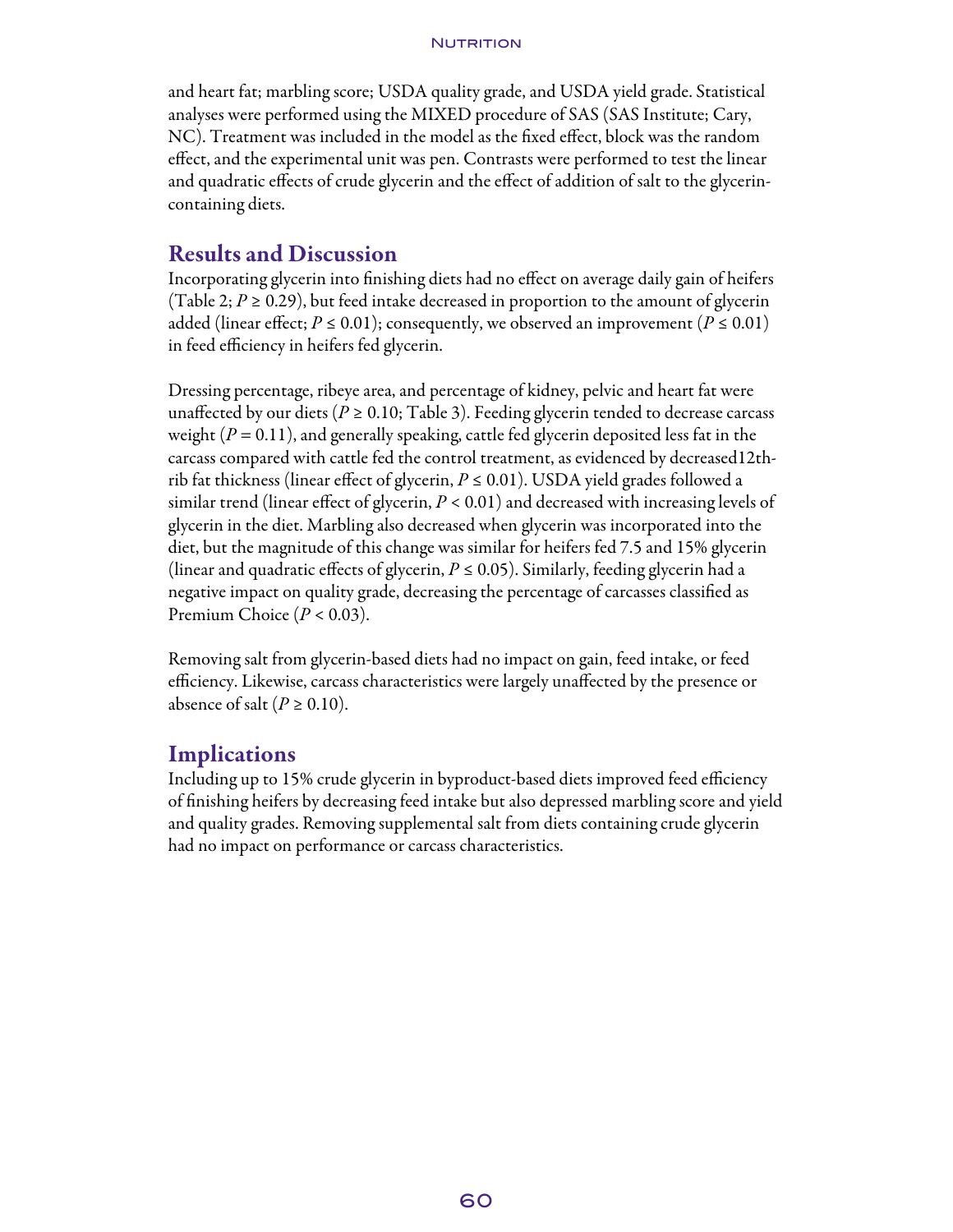|                             |         |       | 7.5% glycerin |       | 15% glycerin |  |  |
|-----------------------------|---------|-------|---------------|-------|--------------|--|--|
| Ingredient, % of dry matter | Control | Salt  | No salt       | Salt  | No salt      |  |  |
| Corn silage                 | 10.00   | 10.00 | 10.00         | 10.00 | 10.00        |  |  |
| Dry-rolled corn             | 31.00   | 21.94 | 22.30         | 12.90 | 13.26        |  |  |
| Corn gluten feed            | 35.00   | 35.00 | 35.00         | 35.00 | 35.00        |  |  |
| Soybean hulls               | 20.00   | 20.00 | 20.00         | 20.00 | 20.00        |  |  |
| Supplement <sup>1,2,3</sup> | 3.70    | 5.26  | 5.20          | 6.80  | 6.74         |  |  |
| Crude glycerin              | 0.00    | 7.50  | 7.50          | 15.00 | 15.00        |  |  |
| Salt (NaCl)                 | 0.30    | 0.30  | 0.00          |       | 0.00         |  |  |
| Nutrient analyses, %        |         |       |               |       |              |  |  |
| Dry matter                  | 65.7    | 65.7  | 65.7          | 65.7  | 65.7         |  |  |
| Crude protein               | 14.5    | 14.5  | 14.5          | 14.5  | 14.5         |  |  |
| Neutral detergent fiber     | 37.2    | 36.5  | 36.6          | 35.9  | 35.9         |  |  |
| Ether extract               | 3.03    | 2.66  | 2.67          | 2.28  | 2.30         |  |  |
| Calcium                     | 0.70    | 0.70  | 0.70          | 0.70  | 0.70         |  |  |
| Phosphorus                  | 0.53    | 0.52  | 0.52          | 0.50  | 0.50         |  |  |
| Potassium                   | 0.70    | 0.70  | 0.70          | 0.70  | 0.70         |  |  |

| Table 1. Composition of experimental diets (dry matter basis) |  |
|---------------------------------------------------------------|--|
|---------------------------------------------------------------|--|

<sup>1</sup> Formulated to provide 0.1 ppm cobalt, 1.0 ppm copper, 0.6 ppm iodine, 60 ppm manganese, 0.25 ppm selenium, 60 ppm zinc, 1,000 IU/lb vitamin A, and 10 IU/lb vitamin E in the total diet on a 100% dry matter basis.

 $^2$  Formulated to provide 300 mg Rumensin, 90 mg Tylan, and 0.5 mg Heifermaxx (Elanco Animal Health; Greenfild, IN) per heifer daily.

 $3$  Zilmax (Merck Animal Health, Millsboro, DE) was fed for 20 days followed by a 3-day withdrawal before harvest.